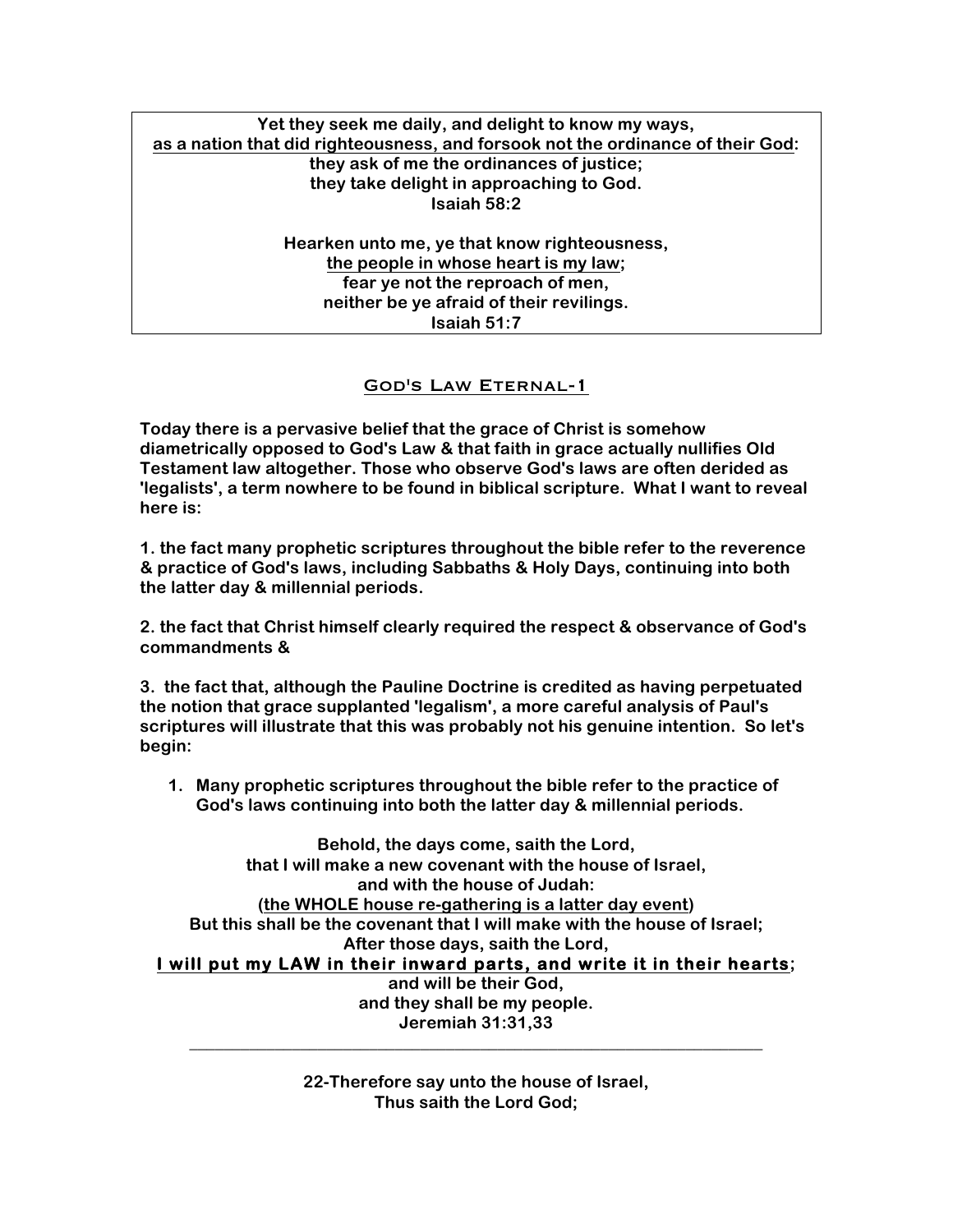**I do not this for your sakes, O house of Israel, but for mine holy name's sake, which ye have profaned among the heathen, whither ye went. (again, the WHOLE house of Israel is being addressed here) 25-Then will I sprinkle clean water upon you, & ye shall be clean.... 26-A new heart also will I give you, & a new spirit will I put within you: & I will take away the stony heart out of your flesh, & I will give you a heart of flesh. 27-And I will put my spirit within you, & cause you to walk in my statutes, & ye shall keep my judgments, & do them.**

**(Please note: Having the spirit of God within us does NOT mean we are exempt from walking according to the statutes (aka commandments) of God. This passage is very clear on this point.) Ezekiel 36:22,25-27**

**\_\_\_\_\_\_\_\_\_\_\_\_\_\_\_\_\_\_\_\_\_\_\_\_\_\_\_\_\_\_\_\_\_\_\_\_\_\_\_\_\_\_\_\_\_\_\_\_\_\_\_\_\_\_\_\_\_\_\_\_\_\_\_\_\_\_\_**

**22 For as the new heavens and the new earth, which I will make, shall remain before me, saith the Lord, so shall your seed and your name remain. 23 And it shall come to pass, that from one new moon to another, and from one Sabbath to another, shall all flesh come to worship before me, saith the Lord. (obviously, this prophesy is yet to be fulfilled) Isaiah 66:22-23**

**\_\_\_\_\_\_\_\_\_\_\_\_\_\_\_\_\_\_\_\_\_\_\_\_\_\_\_\_\_\_\_\_\_\_\_\_\_\_\_\_\_\_\_\_\_\_\_\_\_\_\_\_\_\_\_\_\_\_\_\_\_\_\_\_\_\_\_**

**22 Therefore say unto the house of Israel, thus saith the Lord God; I do not this for your sakes, O house of Israel, but for mine holy name's sake, which ye have profaned among the heathen, whither ye went. 24 For I will take you from among the heathen, and gather you out of all countries, and will bring you into your own land. (this also refers to the latter day re-gathering of the WHOLE HOUSE of Israel) 25 Then will I sprinkle clean water upon you, and ye shall be clean: from all your filthiness, and from all your idols, will I cleanse you. 26 A new heart also will I give you, and a new spirit will I put within you: and I will take away the stony heart out of your flesh, and I will give you an heart of flesh. 27 And I will put my spirit within you, and cause you to walk in my statutes, and ye shall keep my judgments, and do them. Ezekiel 36:22,24-27 \_\_\_\_\_\_\_\_\_\_\_\_\_\_\_\_\_\_\_\_\_\_\_\_\_\_\_\_\_\_\_\_\_\_\_\_\_\_\_\_\_\_\_\_\_\_\_\_\_\_\_\_\_\_\_\_\_\_\_\_\_\_\_\_\_\_\_**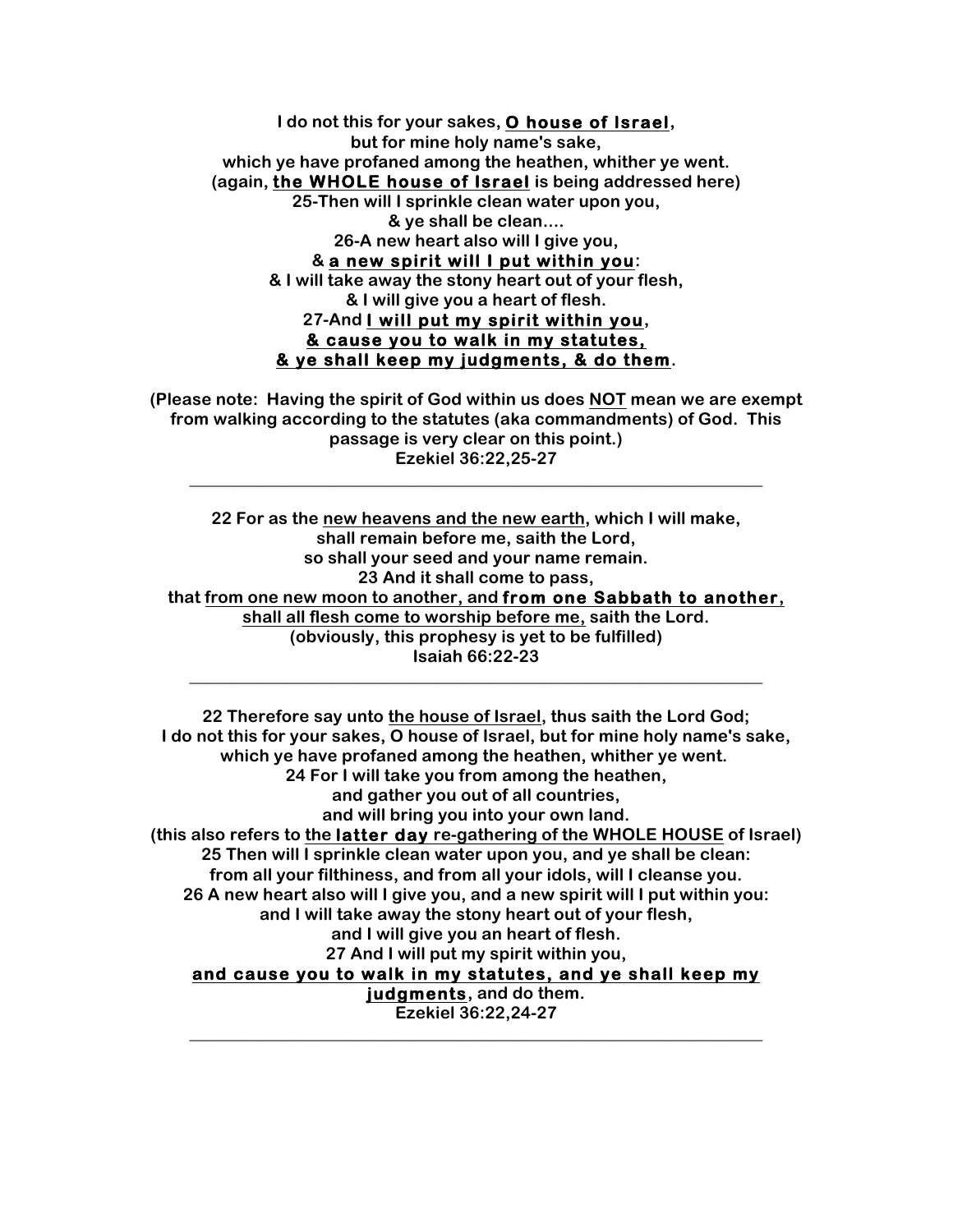**But in the last days it shall come to pass, that the mountain of the house of the Lord shall be established in the top of the mountains, and it shall be exalted above the hills; and people shall flow unto it. 2 And many nations shall come, and say, Come, and let us go up to the mountain of the Lord, and to the house of the God of Jacob; and he will teach us of his ways, and we will walk in his paths: for the LAW shall go forth of Zion, and the word of the Lord from Jerusalem. Micah 4:1-2**

**16 And it shall come to pass, that every one that is left of all the nations which came against Jerusalem shall even go up from year to year to worship the King, the Lord of hosts, and to keep the feast of tabernacles.**

**\_\_\_\_\_\_\_\_\_\_\_\_\_\_\_\_\_\_\_\_\_\_\_\_\_\_\_\_\_\_\_\_\_\_\_\_\_\_\_\_\_\_\_\_\_\_\_\_\_\_\_\_\_\_\_\_\_\_\_\_\_\_\_\_\_\_\_**

**(thus, the holy days will still be reverenced in the millennial period) Zechariah 14:16 \_\_\_\_\_\_\_\_\_\_\_\_\_\_\_\_\_\_\_\_\_\_\_\_\_\_\_\_\_\_\_\_\_\_\_\_\_\_\_\_\_\_\_\_\_\_\_\_\_\_\_\_\_\_\_\_\_\_\_\_\_\_\_\_\_\_\_**

> **And the dragon was wroth with the woman, & went to make war with the remnant of her seed, which keep the commandments of God, & have the testimony of Jesus Christ. Revelation 12:17**

**\_\_\_\_\_\_\_\_\_\_\_\_\_\_\_\_\_\_\_\_\_\_\_\_\_\_\_\_\_\_\_\_\_\_\_\_\_\_\_\_\_\_\_\_\_\_\_\_\_\_\_\_\_\_\_\_\_\_\_\_\_\_\_\_**

**(In the book of Daniel, this is the description given of the satanic 'little horn':) And he shall speak great words against the most High, & shall wear out the saints of the most High, & think to change times & laws. Daniel 7:25**

**\_\_\_\_\_\_\_\_\_\_\_\_\_\_\_\_\_\_\_\_\_\_\_\_\_\_\_\_\_\_\_\_\_\_\_\_\_\_\_\_\_\_\_\_\_\_\_\_\_\_\_\_\_\_\_\_\_\_\_\_\_\_\_\_**

**2. Christ clearly required the respect & observance of God's commandments.**

**3 But he answered and said unto them, Why do ye also transgress the commandment of God by your tradition? 4 For God commanded, saying, Honour thy father and mother: (the first of the ten commandments) and, He that curseth father or mother, let him die the death. 5 But ye say, Whosoever shall say to his father or his mother, It is a gift, by whatsoever thou mightest be profited by me; 6 And honour not his father or his mother, he shall be free. Thus have ye made the commandment of God of none effect by your tradition. 7 Ye hypocrites, well did Esaias prophesy of you, saying,**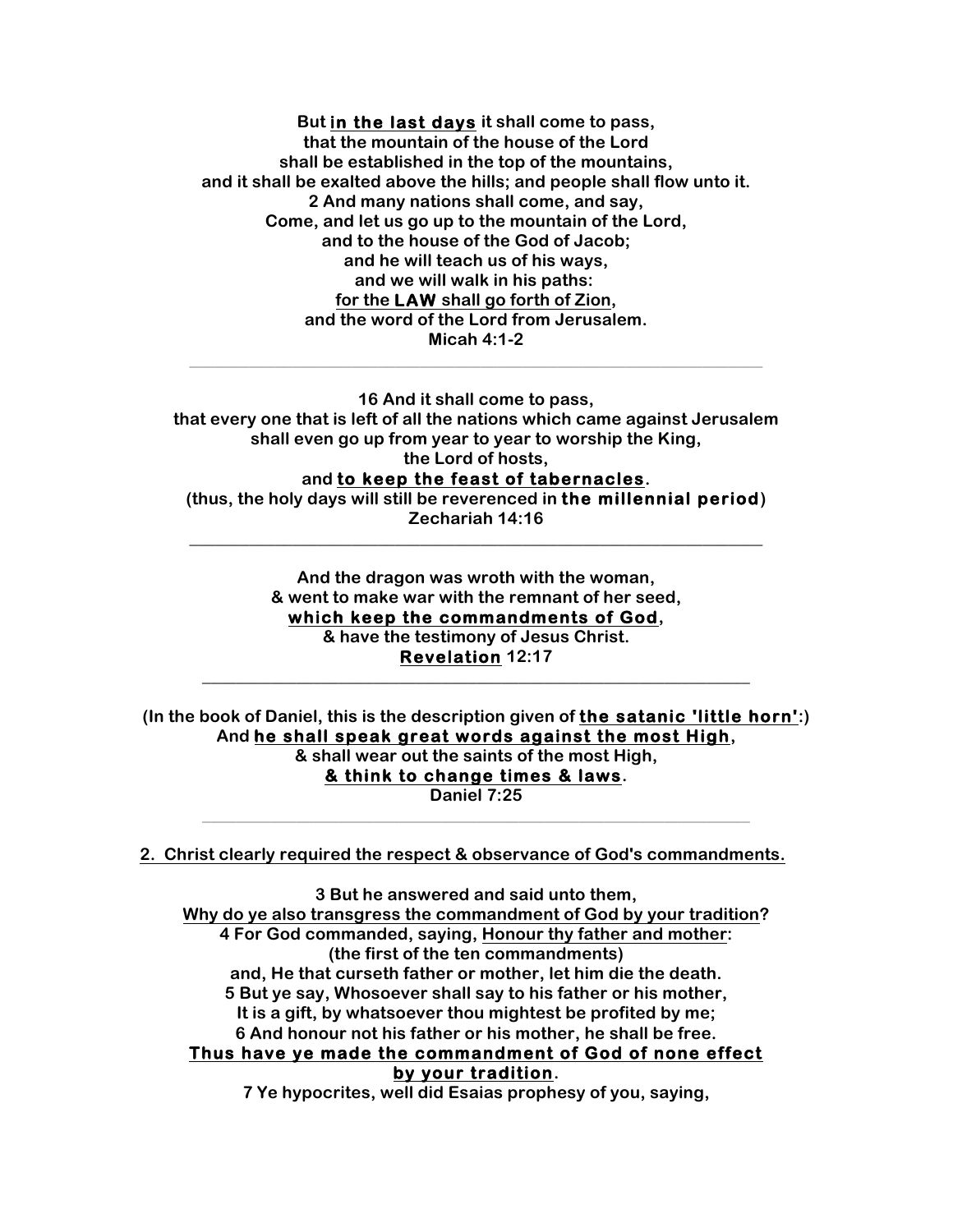### **8 This people draweth nigh unto me with their mouth, and honoureth me with their lips; but their heart is far from me. 9 But in vain they do worship me, teaching for doctrines the commandments of men. (nothing new under the sun….) Matthew 15:3-9**

**\_\_\_\_\_\_\_\_\_\_\_\_\_\_\_\_\_\_\_\_\_\_\_\_\_\_\_\_\_\_\_\_\_\_\_\_\_\_\_\_\_\_\_\_\_\_\_\_\_\_\_\_\_\_\_\_\_\_\_\_\_\_\_\_\_\_\_**

**But pray ye that your flight be not in the winter, neither on the Sabbath day. (Here Christ is referring to latter day tribulation period. Evidently he still expects that the Sabbath will retain its relevance at least until his second return.) Matthew 24:20**

**\_\_\_\_\_\_\_\_\_\_\_\_\_\_\_\_\_\_\_\_\_\_\_\_\_\_\_\_\_\_\_\_\_\_\_\_\_\_\_\_\_\_\_\_\_\_\_\_\_\_\_\_\_\_\_\_\_\_\_\_\_\_\_\_\_\_\_**

**(Christ to the leper) And saith unto him, See thou say nothing to any man: but go thy way, shew thyself to the priest, and offer for thy cleansing those things which Moses commanded, for a testimony unto them. Mark 1:44**

**\_\_\_\_\_\_\_\_\_\_\_\_\_\_\_\_\_\_\_\_\_\_\_\_\_\_\_\_\_\_\_\_\_\_\_\_\_\_\_\_\_\_\_\_\_\_\_\_\_\_\_\_\_\_\_\_\_\_\_\_\_\_\_\_\_\_\_**

**6 He answered and said unto them, Well hath Esaias prophesied of you hypocrites, as it is written, This people honoureth me with their lips, but their heart is far from me. 7 Howbeit in vain do they worship me, teaching for doctrines the commandments of men. 8 For laying aside the commandment of God, ye hold the tradition of men, as the washing of pots and cups: and many other such like things ye do. 9 And he said unto them, Full well ye reject the commandment of God, that ye may keep your own tradition (Today our traditions of Christmas, Easter & Sunday Sabbath continue to replace the commandments of God.) 10 For Moses said, Honour thy father and thy mother; and, Whoso curseth father or mother, let him die the death: 11 But ye say, If a man shall say to his father or mother, It is Corban, that is to say, a gift, by whatsoever thou mightest be profited by me; he shall be free. 12 And ye suffer him no more to do ought for his father or his mother; 13 Making the word of God of none effect through your tradition, which ye have delivered: and many such like things do ye. Mark 7:6-13 \_\_\_\_\_\_\_\_\_\_\_\_\_\_\_\_\_\_\_\_\_\_\_\_\_\_\_\_\_\_\_\_\_\_\_\_\_\_\_\_\_\_\_\_\_\_\_\_\_\_\_\_\_\_\_\_\_\_\_\_\_\_\_\_\_\_\_**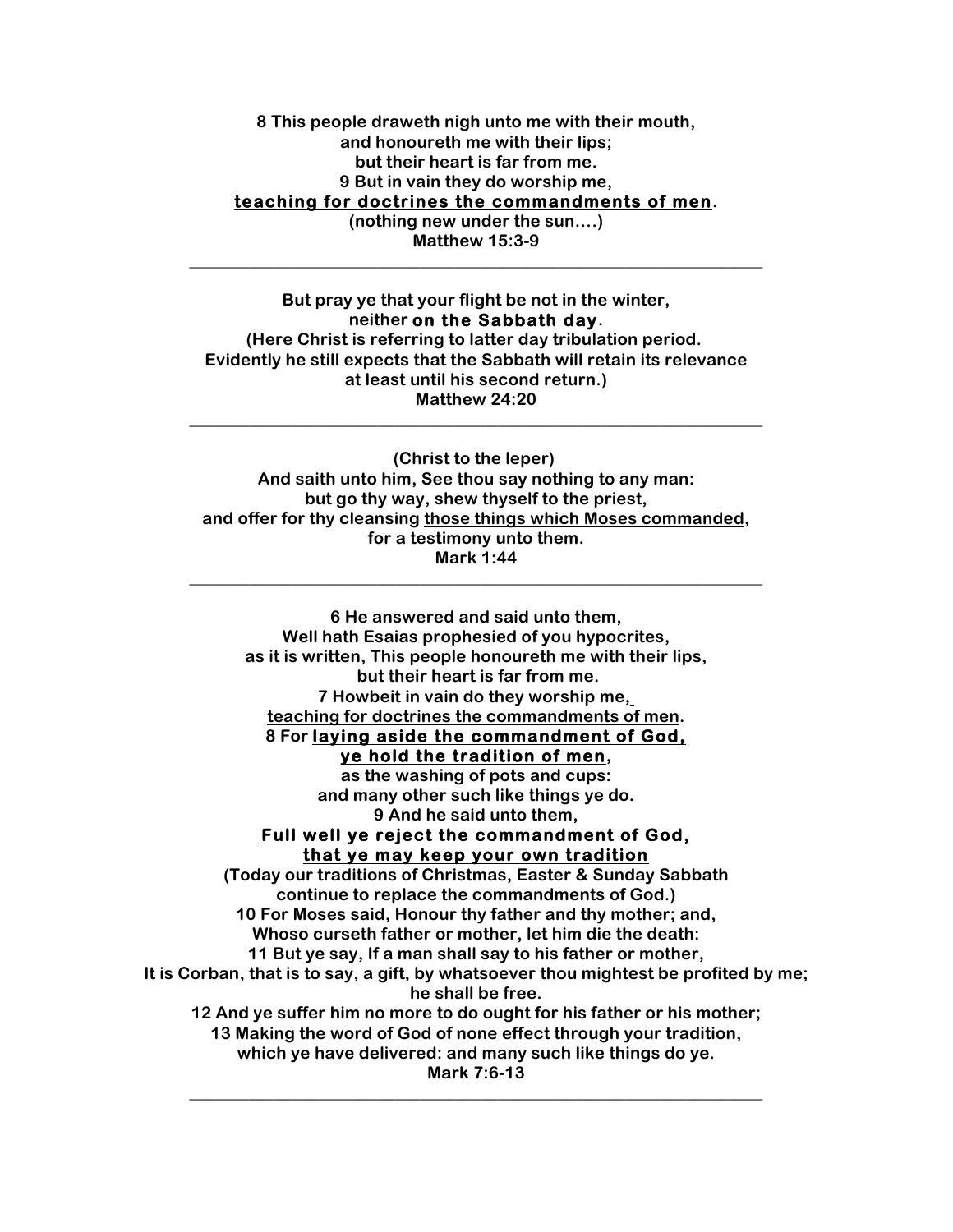**18 And a certain ruler asked him, saying, Good Master, what shall I do to inherit eternal life? 20 Thou knowest the commandments, Do not commit adultery, Do not kill, Do not steal, Do not bear false witness, Honour thy father and thy mother.**

**Luke 18:18,20 \_\_\_\_\_\_\_\_\_\_\_\_\_\_\_\_\_\_\_\_\_\_\_\_\_\_\_\_\_\_\_\_\_\_\_\_\_\_\_\_\_\_\_\_\_\_\_\_\_\_\_\_\_\_\_\_\_\_\_\_\_\_\_\_\_\_\_**

**Christ speaking to reassure the Jews said: "Think not that I am come to destroy the law, or the prophets: I am not come to destroy, but to fulfil.**

**For verily I say unto you, Till heaven & earth pass, one jot or one tittle shall in no wise pass from the law, till all be fulfilled.**

**Whosoever therefore shall break one of these least commandments, & shall teach men so,**

**he shall be called the least in the kingdom of heaven: but whosoever shall do & teach them, the same shall be called great in the kingdom of heaven."**

**Matthew 5:17-19 \_\_\_\_\_\_\_\_\_\_\_\_\_\_\_\_\_\_\_\_\_\_\_\_\_\_\_\_\_\_\_\_\_\_\_\_\_\_\_\_\_\_\_\_\_\_\_\_\_\_\_\_\_\_\_\_\_\_\_\_\_\_\_\_**

**The reality is that Christ not only commanded the observance of Mosaic law, he actually upgraded the standard!**

> **27 Ye have heard that it was said by them of old time, Thou shalt not commit adultery: 28 But I say unto you, That whosoever looketh on a woman to lust after her hath committed adultery with her already in his heart. Matthew 5:27-28**

**\_\_\_\_\_\_\_\_\_\_\_\_\_\_\_\_\_\_\_\_\_\_\_\_\_\_\_\_\_\_\_\_\_\_\_\_\_\_\_\_\_\_\_\_\_\_\_\_\_\_\_\_\_\_\_\_\_\_\_\_\_\_\_\_\_\_\_\_\_\_\_\_\_\_\_\_\_\_**

**21 Ye have heard that it was said of them of old time, Thou shalt not kill; and whosoever shall kill shall be in danger of the judgment: 22 But I say unto you, That whosoever is angry with his brother (without <sup>a</sup> cause) shall be in danger of the judgment: and whosoever shall say to his brother, Raca, shall be in danger of the council: but whosoever shall say, Thou fool, shall be in danger of hell fire. Matthew 5:21-22**

**The disciple John confirmed that this was indeed the new standard:**

#### **Whosoever hateth his brother is a murderer:**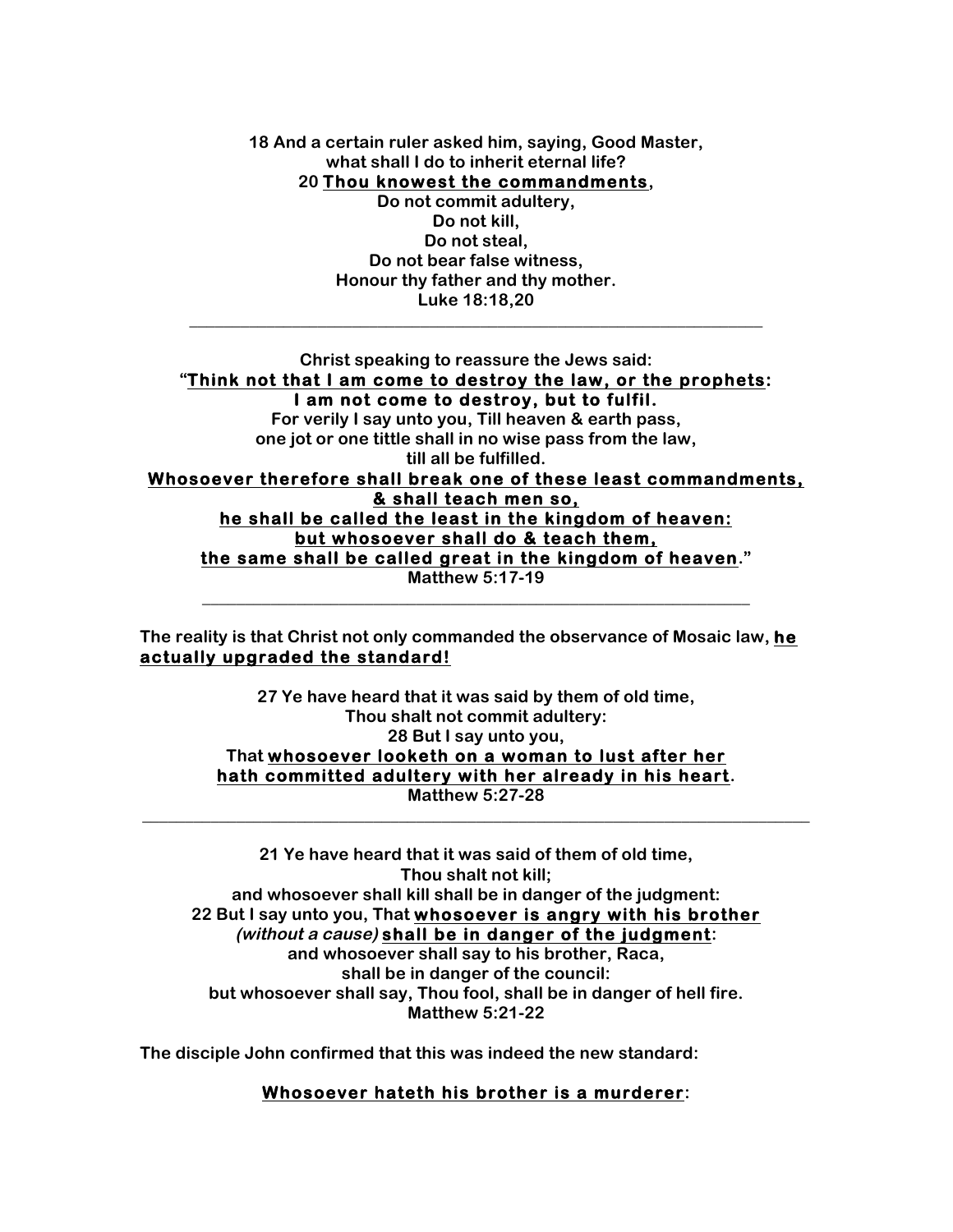**17 And when he was gone forth into the way, there came one running, and kneeled to him, and asked him, Good Master, what shall I do that I may inherit eternal life? 18 And Jesus said unto him, Why callest thou me good? there is none good but one, that is, God. 19 Thou knowest the commandments, Do not commit adultery, Do not kill, Do not steal, Do not bear false witness, Defraud not, Honour thy father and mother. 20 And he answered and said unto him, Master, all these have I observed from my youth. 21 Then Jesus beholding him loved him, and said unto him, One thing thou lackest: go thy way, sell whatsoever thou hast, and give to the poor, and thou shalt have treasure in heaven: and come, take up the cross, and follow me. Mark 10:17-21**

**Unfortunately, the young man to whom Christ was speaking wasn't able to attain to this heightened standard & 'went away very grieved'.**

**\_\_\_\_\_\_\_\_\_\_\_\_\_\_\_\_\_\_\_\_\_\_\_\_\_\_\_\_\_\_\_\_\_\_\_\_\_\_\_\_\_\_\_\_\_\_\_\_\_\_\_\_\_\_\_\_\_\_\_\_\_\_\_\_**

**A new commandment I give unto you, That ye love one another; as I have loved you, that ye also love one another. John 13:34**

**It has often been mistakenly assumed that Christ was providing a commandment here intended to "replace" the commandments God passed along to Moses. This couldn't be further from the truth. Moses, of course, provided the 'softer' version of the commandment:**

> **....thou shalt love thy neighbour as thyself.... Leviticus 19:18**

**This was the zenith of the raised Christ-standard. He was now requiring the apostles to love as HE lovedto be willing to lay down their lives for their fellow man. THIS is the point! HE DIDN'T LOWER THE BAR-HE RAISED IT TO THE ULTIMATE!**

**Again, John confirmed the raised aspiration:**

**Hereby perceive we the love of God, Because he laid down his life for us: & we ought to lay down our lives for the brethren.**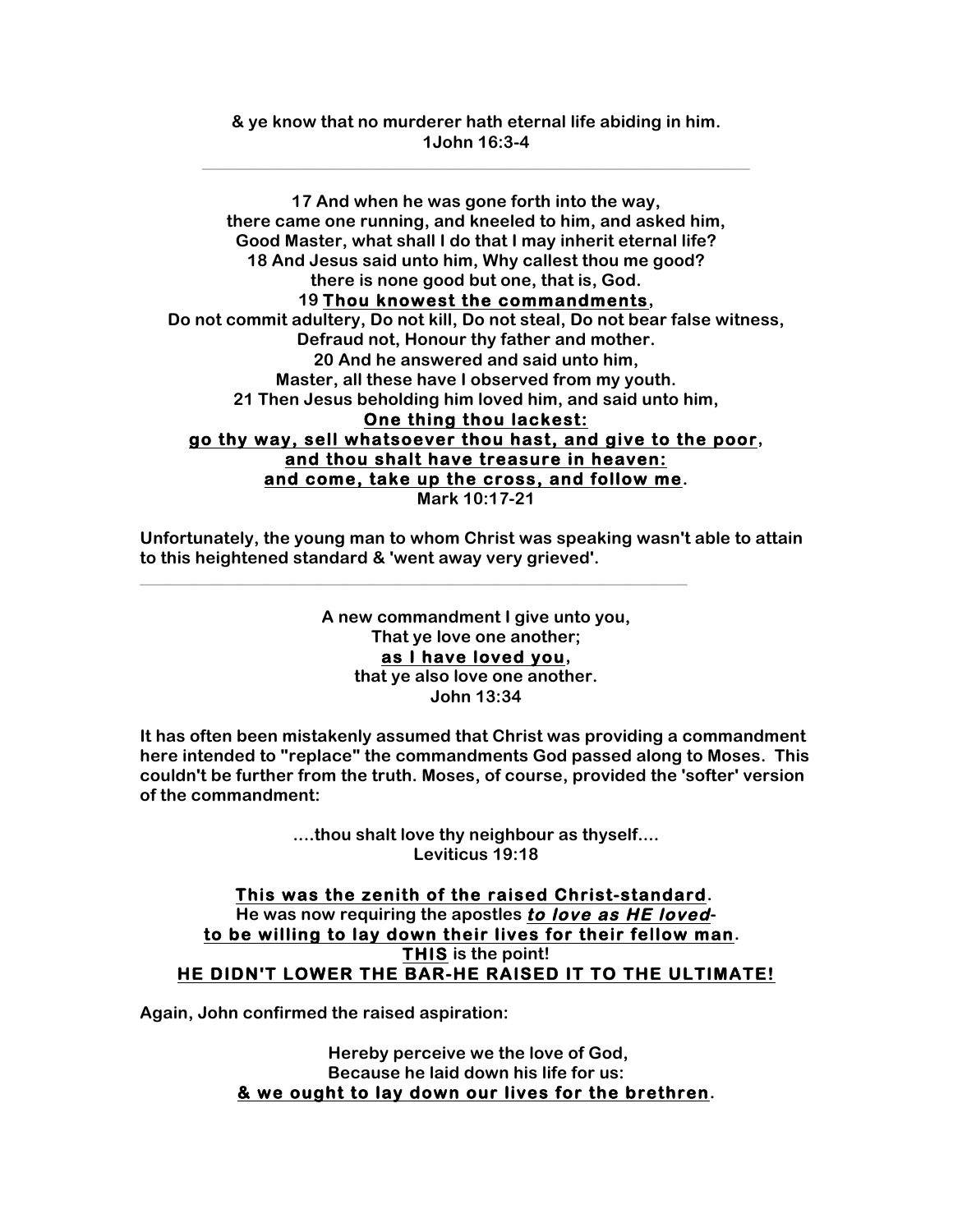**1John 3:3-4**

**According to historical accounts all of the Christ's inner circle apostles were killed with the exception of John who was exiled to the Isle of Patmos where he documented his 'Revelation'. Did they always know what they signed up for? Of course. This is what Christ had to say to Simon Peter after the resurrection:**

**17 He (Christ) saith unto him the third time, Simon, son of Jonas, lovest thou me? Peter was grieved because he said unto him the third time, Lovest thou me? And he said unto him, Lord, thou knowest all things; thou knowest that I love thee. Jesus saith unto him, Feed my sheep. 18 Verily, verily, I say unto thee, When thou wast young, thou girdest thyself, and walkedst whither thou wouldest: but when thou shalt be old, thou shalt stretch forth thy hands, and another shall gird thee, and carry thee whither thou wouldest not.**

**19 This spake he, signifying by what death he should glorify God. And when he had spoken this, he saith unto him, Follow me. John 21:17-19**

**Moreover, Peter later affirmed the immutability of the contract he made with Christ.**

> **Knowing that shortly I must put off this my tabernacle, even as our Lord Jesus Christ hath shewed me. 2Peter 1:14**

**Certainly, all of God's true prophets understood the risks.**

**Christ to the Pharisees said: 34 Wherefore, behold, I send unto you prophets, and wise men, and scribes: and some of them ye shall kill and crucify; and some of them shall ye scourge in your synagogues, and persecute them from city to city:**

**35 That upon you may come all the righteous blood shed upon the earth, from the blood of righteous Abel unto the blood of Zacharias son of Barachias, whom ye slew between the temple and the altar. Matthew 23:34-35**

**THIS is what it means to be a Christian! IF THIS is what you're being taught in your church, you're in good hands. If not, watch out!**

**\_\_\_\_\_\_\_\_\_\_\_\_\_\_\_\_\_\_\_\_\_\_\_\_\_\_\_\_\_\_\_\_\_\_\_\_\_\_\_\_\_\_\_\_\_\_\_\_\_\_\_\_\_\_\_\_\_\_\_\_\_\_\_\_**

**3. Pauline Doctrine is credited as teaching that grace supplanted Mosaic 'legalism'. However, a more careful analysis of Paul's scriptures will show that this was probably not his genuine intention.**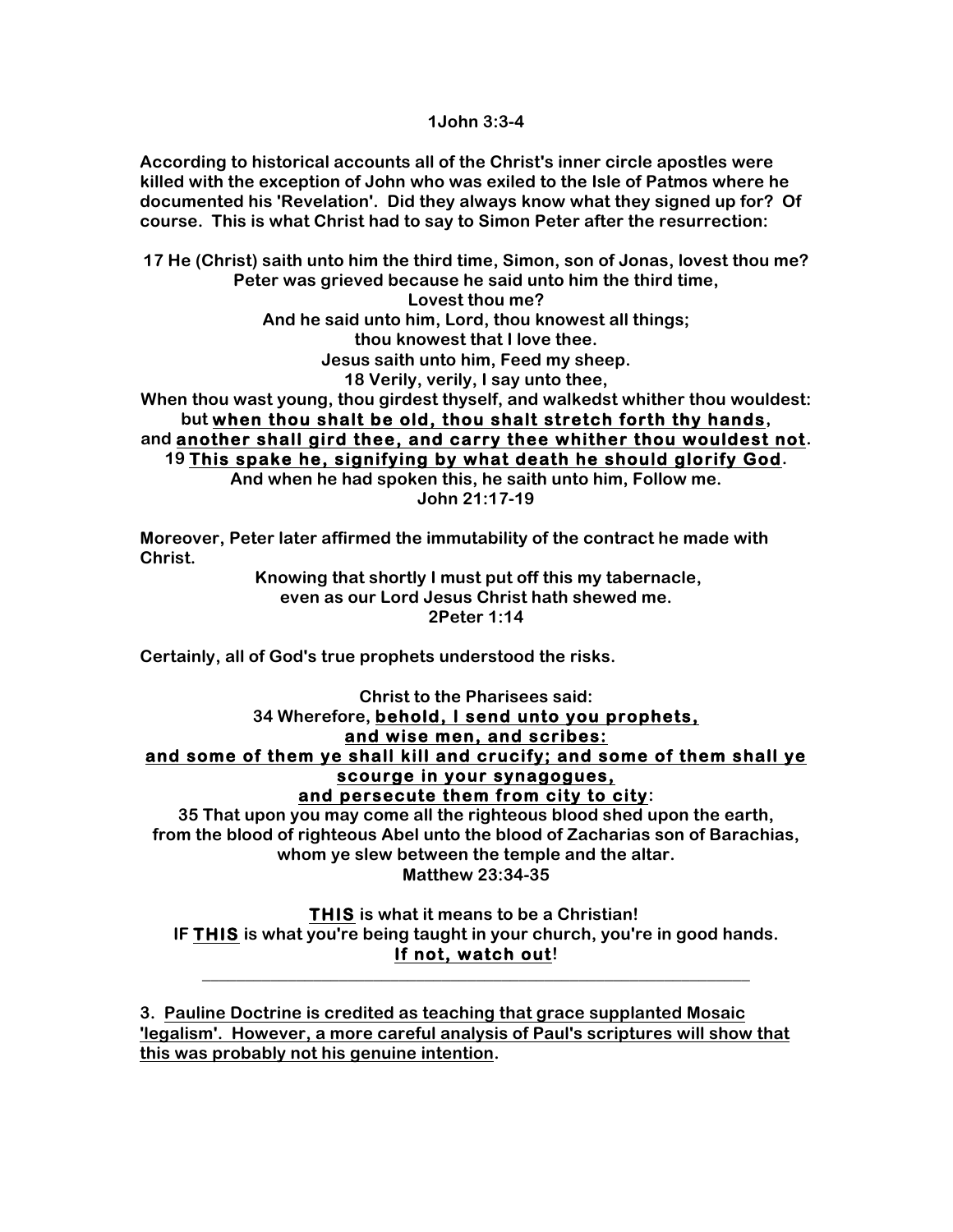**Peter himself warned followers that a misunderstanding of Paul's message could result in the 'destruction' of their souls:**

**15....even as our beloved brother Paul also according to the wisdom given unto him hath written unto you; 16 As also in all his epistles, speaking in them of these things; in which are some things hard to be understood, which they that are unlearned and unstable wrest, as they do also the other scriptures, unto their own destruction. 2Peter 3:15-16**

**People who believe faith in grace & law are mutually exclusive rarely address the fact that Paul made the following unequivocal statement regarding this very issue in the book of Romans:**

> **28 Therefore we conclude that a man is justified by faith without the deeds of the law. 31 Do we then make void the law through faith? God forbid: yea, we establish the law. Romans 3:28,31**

**Granted, these statements among others within Paul's writings may lead to some confusion without a clear understanding of the cultural context in which he was operating. My best advice is that you study the teachings of Christ very well BEFORE attempting to study the doctrine of Paul. There is no more authoritative a standard than Christ himself. If any interpretation of the Pauline message appears to be inconsistent with or, worse, to contradict Christ's teachings it must be considered suspect.**

**Throughout his writings Paul spoke about the dangers of sin. Yet sin is only identifiable if there is a law to measure against it.**

> **Whosoever committeth sin transgresseth also the law: for sin is the transgression of the law. 1John 3:4**

**Paul himself said:**

**What shall we say then? Is the law sin? God forbid. Nay, I had not known sin, but by the law: for I had not known lust, except the law had said, Thou shalt not covet. Romans 7:7**

**Elsewhere Paul confirmed the need for knowledge of the law when he discussed the sins that would keep one from entering the kingdom of God. Among them he included 'coveting' which he expressly stated in Romans 7 was not knowable without the standard of God's law.**

**9 Know ye not that the unrighteous shall not inherit the kingdom of God? Be not deceived:**